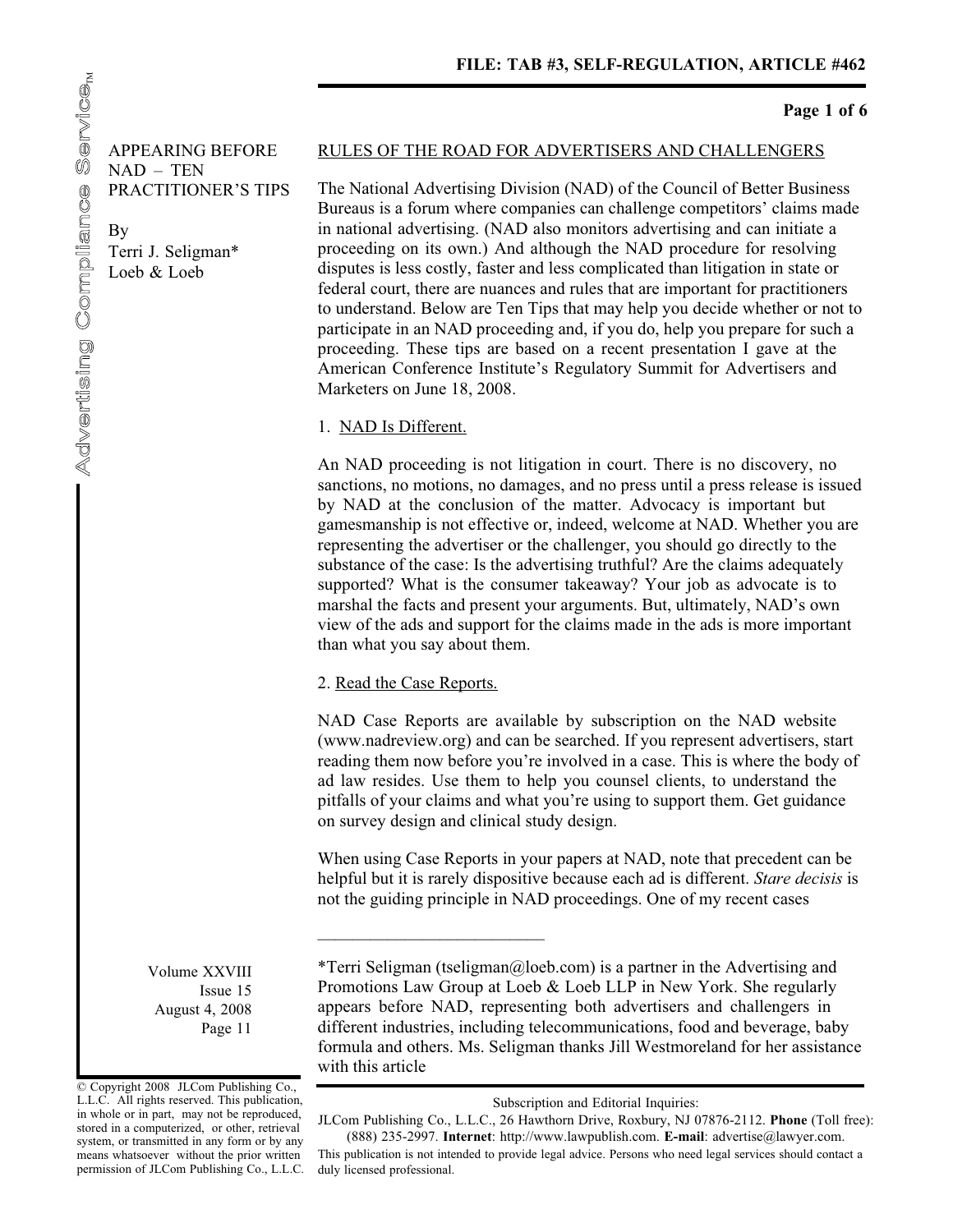involved the name of a product. NAD's earlier cases suggested that in the absence of extrinsic evidence of consumer confusion, NAD would not require an advertiser to change the name of its product. However, in my case, although there was no extrinsic evidence of confusion, NAD still recommended a name change "to avoid the potential for consumer confusion." Lesson learned? NAD is more concerned with the impression created by the advertising currently under review than simply adhering to its own precedent.

## 3. The More "Impactful" the Claim, the More and Better Substantiation NAD Will Want.

If you read a lot of NAD Case Reports, you will notice several things about NAD's approach to substantiation. First, the more serious the claim, e.g., claims that involve health, or babies, or social responsibility claims, or claims for products or services that require a significant expenditure of money, the more NAD will want. Second, the more compelling the claim itself, no matter the product category, the more NAD will want. Ultimately, what NAD wants to see is a "good fit" (an expression frequently used by NAD) between the support and the claim. For example, don't try to support a claim about the health benefits of a product with just studies about the individual ingredients – you'll need studies to support the claims for the product as a whole.

## 4. Humor is Good, But It Won't Save You If the Claim is Unduly Disparaging or Not Truthful.

Humor does not equal puffery. The claim inside the humor must be truthful. You have some license to exaggerate if it's clear that the exaggeration is over-the-top, but you can't overstate the benefits in a way that consumers will believe. Likewise, you can't trash your competitors. Use humor to highlight and entertain but not to lie.

Here is an example where NAD found the humor didn't quite work: in Case  $#$ 4538, as part of NAD's routine monitoring program, NAD requested substantiation for product performance claims made in television commercials for the Mercedes-Benz GLClass. In particular, NAD requested substantiation for the claim, "We gave it more safety and strength," as well as an implied claim of extraordinary passenger safety and protection stemming from a laboratory test setting, depicting a battering ram hitting and being deflected off the side passenger panel of the Mercedes GL with no damage to the automobile. In its response, the advertiser stated that the commercials communicate in a very humorous and extreme manner the advances pioneered by Mercedes in the large vehicle class, including increased

Volume XXVIII Issue 15 August 4, 2008 Page 12

<sup>©</sup> Copyright 2008 JLCom Publishing Co., L.L.C. All rights reserved. This publication, in whole or in part, may not be reproduced, stored in a computerized, or other, retrieval system, or transmitted in any form or by any means whatsoever without the prior written permission of JLCom Publishing Co., L.L.C.

Subscription and Editorial Inquiries:

JLCom Publishing Co., L.L.C., 26 Hawthorn Drive, Roxbury, NJ 07876-2112. **Phone** (Toll free): (888) 235-2997. **Internet** : http://www.lawpublish.com. **E-mail** : advertise@lawyer.com.

This publication is not intended to provide legal advice. Persons who need legal services should contact a duly licensed professional.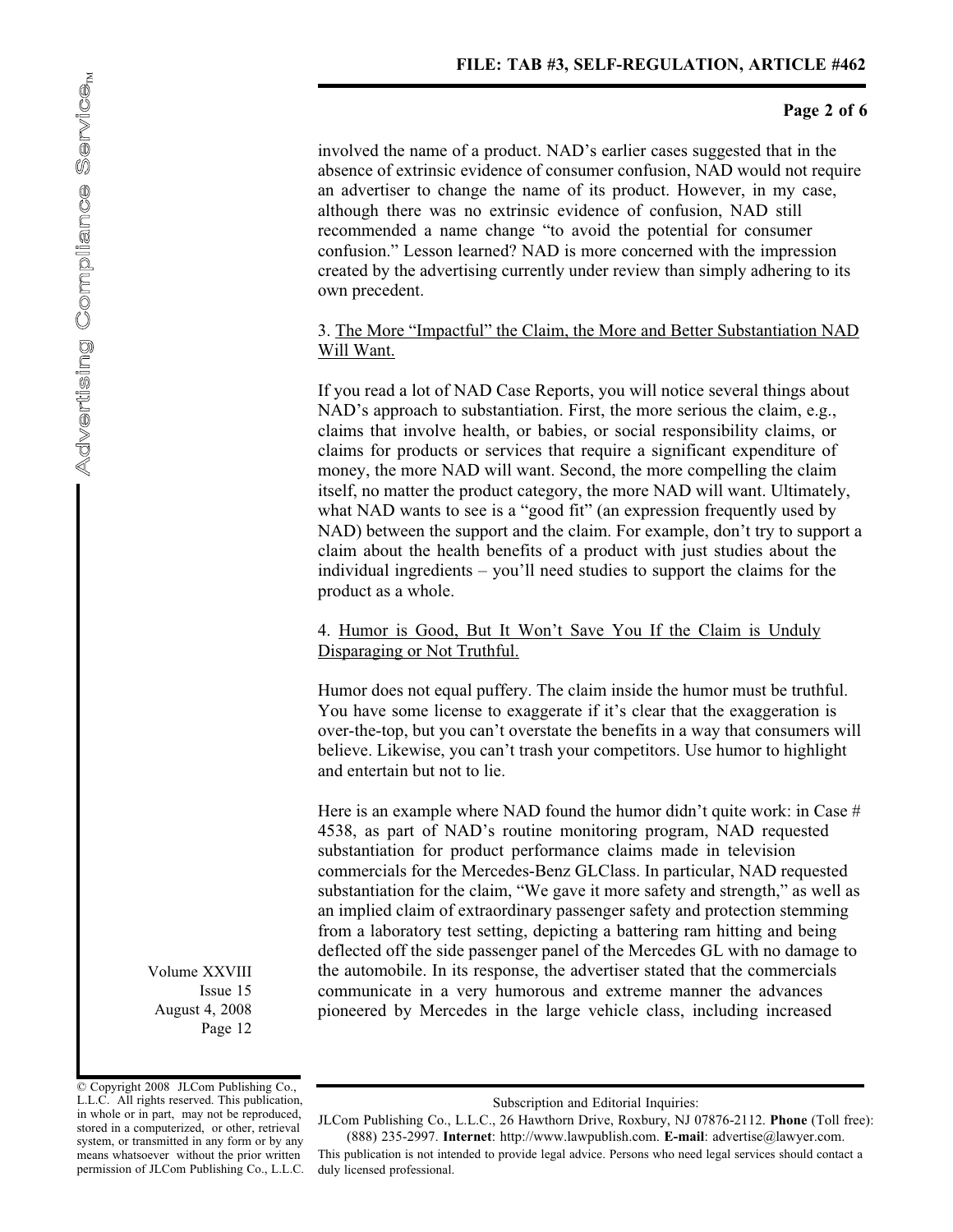# **Page 3 of 6**

headroom, automatic height adjustment capabilities, ratio of engine displacement to horsepower, and stronger unit body construction. Given the clearly humorous, "over-the-top" tone of the commercials which, Mercedes argued, is particularly apparent in the crash-sled scene, no reasonable consumer would take away the message that the Mercedes GL is impervious to damage when struck from the side. NAD disagreed, stating that "a product demonstration, even one that is humorous or exaggerated, can be interpreted as a demonstration or a product attribute or how the product performs (i.e. offers extraordinary crash protection)." Accordingly, NAD recommended that Mercedes discontinue the "crash sled" impact demonstration.

Similarly, in one of my own recent cases, NAD found that the humor of the spot couldn't save the denigration of the competitor's products. In Case # 4764, Cablevision challenged several Verizon commercials advertising Verizon's FiOS service. The spots included lines like "hooking up great high-tech stuff to cable is a waste" and "watching FiOS is as good as live, and watching cable is like watching radio." NAD found that since there was no evidence in the record to support these denigrating claims, the advertiser's permanent discontinuance of these claims was necessary and appropriate under the circumstances. NAD disagreed with the advertiser's argument that these claims constituted mere puffery. "When one company advertises that another company's product is a `waste', the line between puffery and denigration is crossed."

## 5. Claims and Their Substantiation Must Be Consumer-Relevant.

It is a "black letter" principle of advertising law that a claim can be truthful but still misleading. Picture a car ad that touts its superior torque while showing the car handling difficult terrain or harsh weather conditions. Say that the superior torque claim is truthful and wellsupported but perceptible and of benefit only to professional drivers. NAD could be concerned about the torque claim, when coupled with the visuals, if NAD determined that the consumer takeaway from the spot was a superior handling claim for everyday (non-professional) drivers, particularly since how a car handles in adverse conditions, as shown in the commercial, is very impactful.

Testing (in addition to the claim itself) must also be consumer-relevant. Thus, testing should recreate real world conditions. If testing a household grease remover, you need studies showing the product removes the kind of grease a consumer would confront in his or her own kitchen.

Volume XXVIII Issue 15 August 4, 2008 Page 13

© Copyright 2008 JLCom Publishing Co., L.L.C. All rights reserved. This publication, in whole or in part, may not be reproduced, stored in a computerized, or other, retrieval system, or transmitted in any form or by any means whatsoever without the prior written permission of JLCom Publishing Co., L.L.C.

Subscription and Editorial Inquiries:

JLCom Publishing Co., L.L.C., 26 Hawthorn Drive, Roxbury, NJ 07876-2112. **Phone** (Toll free): (888) 235-2997. **Internet** : http://www.lawpublish.com. **E-mail** : advertise@lawyer.com.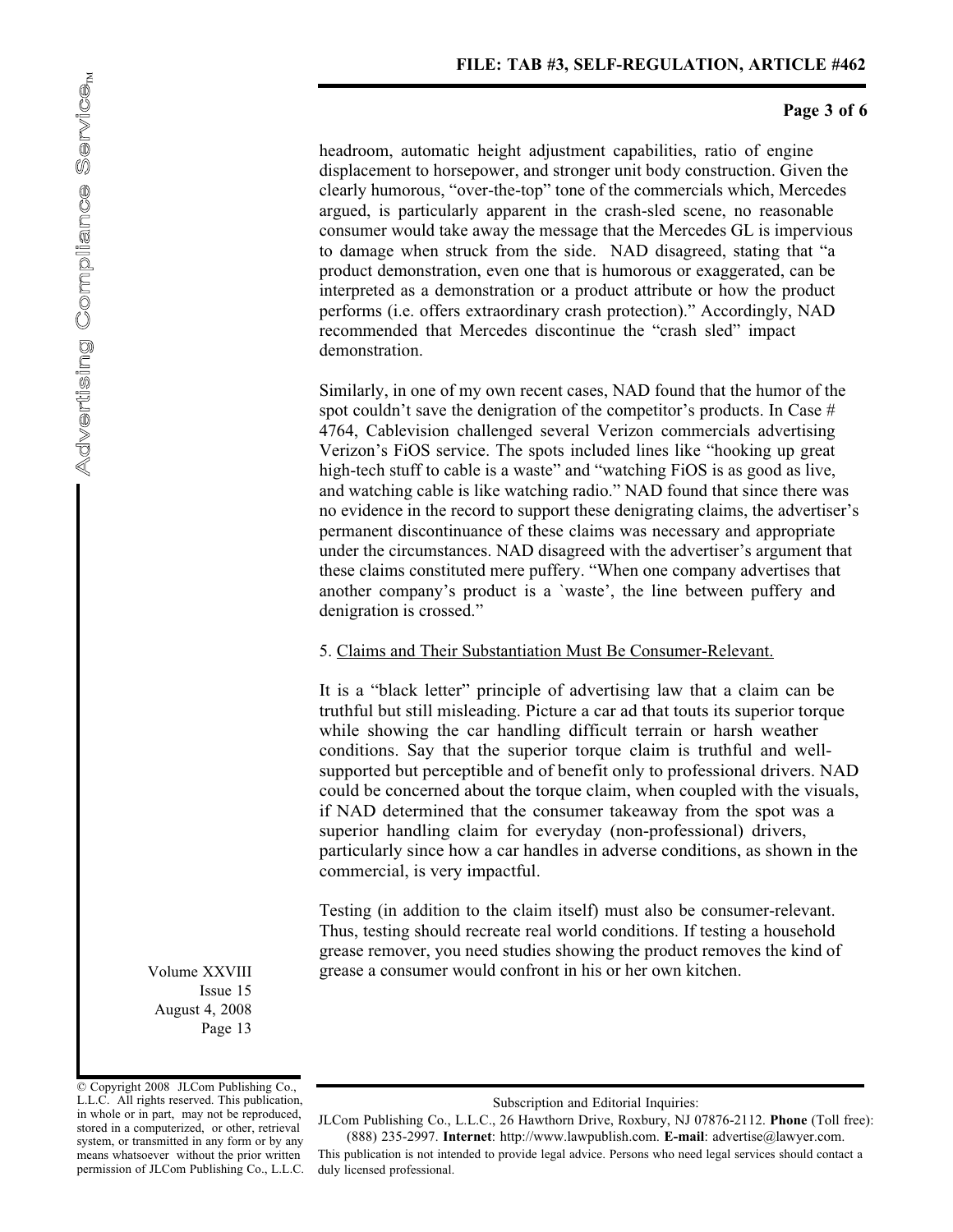#### **Page 4 of 6**

#### 6. Consider a Survey.

You don't have to have a consumer perception survey at the NAD because NAD can and will evaluate an ad's takeaway without one, but there may be circumstances when a survey is helpful such as when the takeaway is ambiguous and you're not confident that NAD will see the claim the way you do, or when the claim is not so ambiguous but you think NAD may want to buttress its own decision. Commissioning a consumer perception survey will increase your costs, but in such circumstances, it may be worth it.

If you decide to use a survey, make sure it is properly designed and conducted. It can be an Internet survey, but it too must be well-designed and executed. Here are some things NAD will want to see in a survey: NAD prefers open-ended questions ("what was the main message of the commercial?") and will want to see the verbatims. If using close-ended questions, they shouldn't be leading. The order of questions is very important because of the potential to focus respondents' attention on certain attributes. You also need to be careful of fatigue risk – so keep surveys short. And you generally need to show respondents the actual ads in question.

A recent case with considerable discussion about consumer perception surveys is NAD Case Report #4581 in which NAD initiated a proceeding against ConAgra Foods over its commercials for Hebrew National Beef Franks. The commercials touted the high-quality meat in the franks and that they are kosher. NAD wondered whether there was an implied claim that the kosher beef franks were healthier or more nutritious than non-kosher beef franks. ConAgra submitted two consumer perception surveys as support for its position that consumers did not take away these claims. However, NAD found the surveys flawed in many respects: the actual advertisement was not shown in the Internet survey; in the telephone survey, the participants were asked questions about the commercial one day after watching a half-hour comedy program during which the advertisement was shown; most of the close-ended questions were positive in nature as to general messages or attributes about the product ("told you something important"; "portrays what a really good hot dog should be like"; "makes you think about Hebrew National in a new way"), with very few negative attributes, and questions with negative attributes were grouped at the end of the survey; and the verbatim answers were not provided.

Note that even if you use a survey and even if it's well done, NAD is not bound by it. "It is well settled that in evaluating the reasonable messages conveyed by a commercial, NAD need not limit itself to the results of consumer perception surveys submitted by the parties but may also independently examine the contested advertising and carefully consider its

Volume XXVIII Issue 15 August 4, 2008 Page 14

<sup>©</sup> Copyright 2008 JLCom Publishing Co., L.L.C. All rights reserved. This publication, in whole or in part, may not be reproduced, stored in a computerized, or other, retrieval system, or transmitted in any form or by any means whatsoever without the prior written permission of JLCom Publishing Co., L.L.C.

Subscription and Editorial Inquiries:

JLCom Publishing Co., L.L.C., 26 Hawthorn Drive, Roxbury, NJ 07876-2112. **Phone** (Toll free): (888) 235-2997. **Internet** : http://www.lawpublish.com. **E-mail** : advertise@lawyer.com.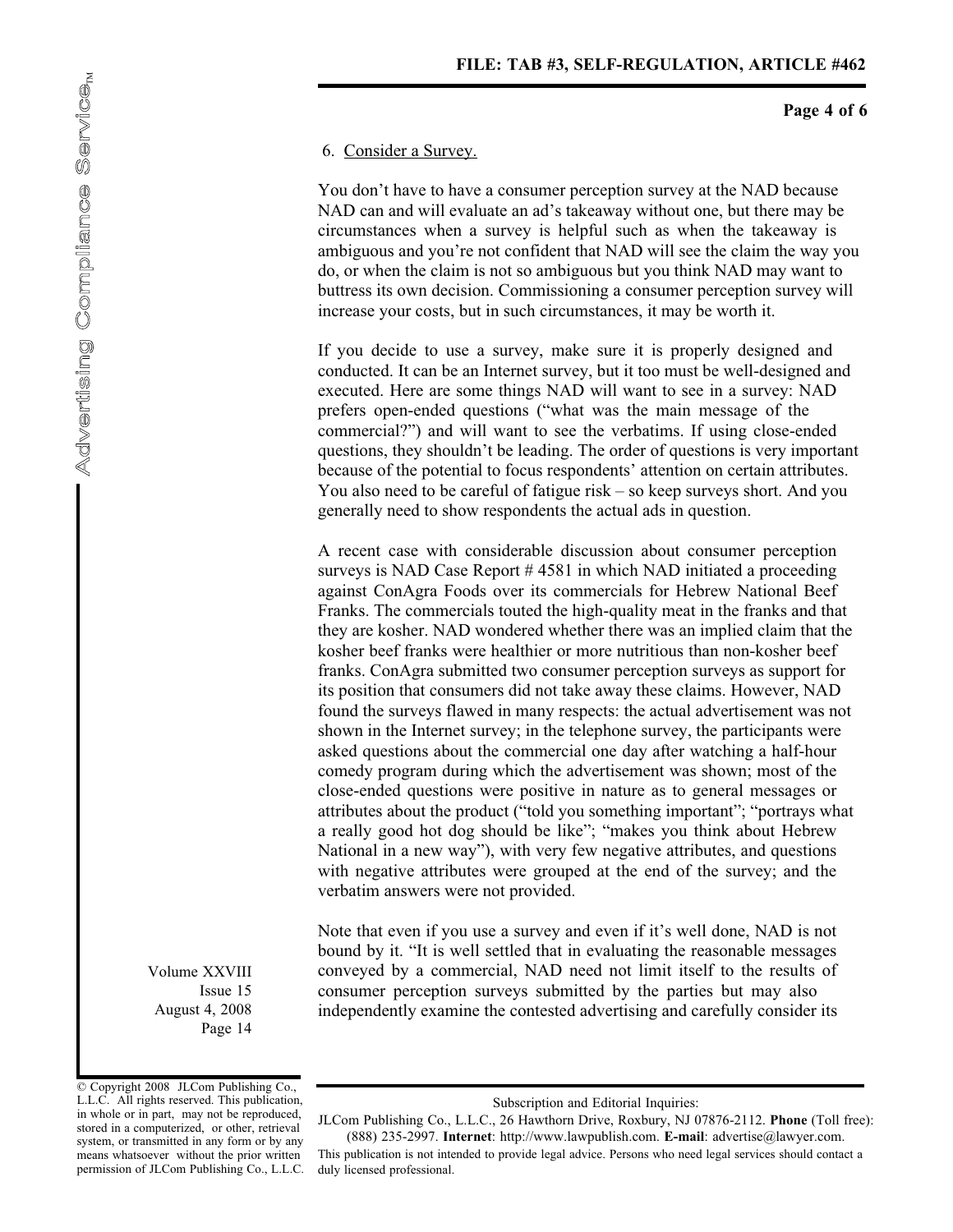# **Page 5 of 6**

net impression." (Case #4581) In the ConAgra case, NAD determined that, notwithstanding its criticism of ConAgra's surveys, the commercial did not make an implied claim that the kosher beef franks were more healthful or nutritious than non-kosher beef franks.

#### 7. Consider Expediting the Case.

Here's where gamesmanship can be helpful. If you're the challenger and the advertiser puts in a superficial response to your challenge letter, you can waive your right to submit a reply. The advertiser is then foreclosed from putting in additional papers and NAD will issue a decision based just on the initial papers (and, of course, its own impressions of the advertising materials). Remember, then, that if you're the advertiser, you shouldn't try to game the system by holding back arguments for your second letter because you may never get the chance to submit a second letter. Therefore, whether you're the advertiser or the challenger, your initial papers should be thorough.

#### 8. Remember "Routine Monitoring."

NAD has a consumer protection role in addition to the role of adjudicating disputes between advertisers. You may be in an industry where companies don't often challenge each other but NAD may be watching anyway. NAD may call you to task. Areas where NAD often engages in "routine monitoring": too-good-to-be true claims; green and other social responsibility claims (where claims are impactful and consumers are not in a good position to evaluate the claims for themselves); and aggressive and impactful claims in industries where there's little likelihood of challenges between advertisers because all the companies are making the same kind of claims.

## 9. Ignore the NAD at Your Peril.

Participating in an NAD proceeding is voluntary, but there are consequences for advertisers who choose not to participate or choose not to comply with an NAD decision. NAD can and does refer cases to the FTC and those cases are said to go "to the top of the pile." Moreover, NAD probably won't take kindly to a case initiated by a company that refused to participate earlier. Courts are starting to pay attention, too. For example, earlier this year, a case involving vodka ads was stayed in court pending resolution of the NAD proceeding involving the same claims.

Volume XXVIII Issue 15 August 4, 2008 Page 15

© Copyright 2008 JLCom Publishing Co., L.L.C. All rights reserved. This publication, in whole or in part, may not be reproduced, stored in a computerized, or other, retrieval system, or transmitted in any form or by any means whatsoever without the prior written permission of JLCom Publishing Co., L.L.C.

Subscription and Editorial Inquiries:

JLCom Publishing Co., L.L.C., 26 Hawthorn Drive, Roxbury, NJ 07876-2112. **Phone** (Toll free): (888) 235-2997. **Internet** : http://www.lawpublish.com. **E-mail** : advertise@lawyer.com.